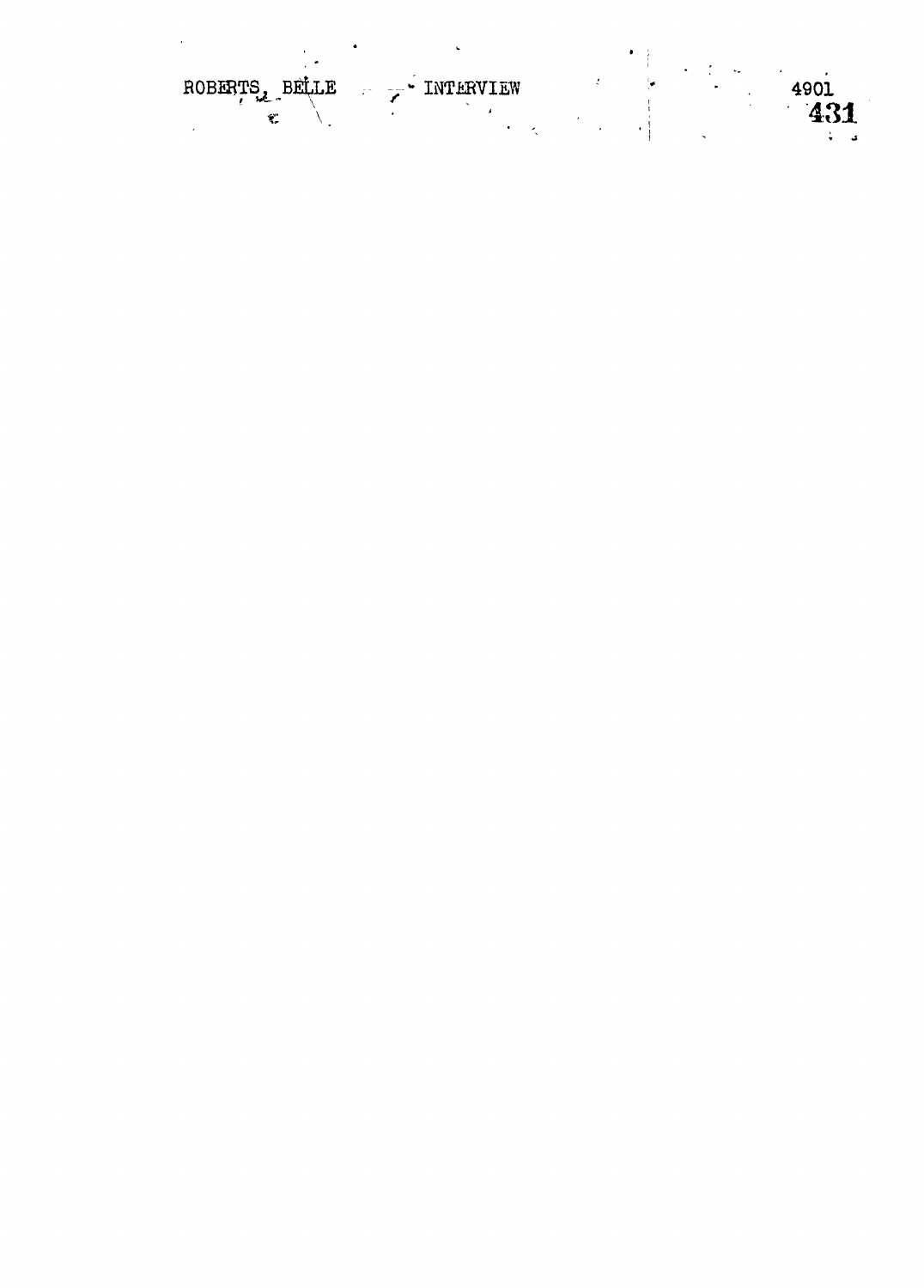| ROBERTS, BELLE MRS. $-$ 8 $-$ INTERVIEW<br>Form A- $(S-149)$ 432<br>$z_{\vec{k}}$<br>$\rightarrow$ BIOGRAPHY FORM<br>WORKS FROGRESS ADMINISTRATION<br>Indian-Pioneer History Project for Oklahoma                                                                         |
|---------------------------------------------------------------------------------------------------------------------------------------------------------------------------------------------------------------------------------------------------------------------------|
| 4901                                                                                                                                                                                                                                                                      |
| $\tilde{\mathcal{C}}$<br>Field Workor's name                                                                                                                                                                                                                              |
| Mildrea B. McFarland                                                                                                                                                                                                                                                      |
| This report made on (date) x 7-12<br>193 <sub>7</sub>                                                                                                                                                                                                                     |
| Name<br>Mrs. Belle Roberts                                                                                                                                                                                                                                                |
| $\overline{2}$ .                                                                                                                                                                                                                                                          |
| 3. Residence address (or location) 23 E. 2nd.                                                                                                                                                                                                                             |
| 4. DATE OF BIRTH: Month September Day 19 Year 1867                                                                                                                                                                                                                        |
| 5. Place of birth Monticello, Illinois<br>ا بازیگر با پایا بازیگر در این<br>موالید                                                                                                                                                                                        |
| 6. Name of Father John Lacy Place of birth Illinois                                                                                                                                                                                                                       |
| Other information about father<br>Born 1849                                                                                                                                                                                                                               |
| 7.<br>Name of Mother __ Arminda Lacy<br>Place of birth Ohio                                                                                                                                                                                                               |
| Other information about mother<br>Born 1851                                                                                                                                                                                                                               |
|                                                                                                                                                                                                                                                                           |
| Notes or complete narrative by the field worker dealing with the life and<br>story of the Eurson interviewed. Refer to Manual for suggested subjects<br>and questions. Continue on blank sheets if necessary and attach firmly to<br>this form. Number of sheets attached |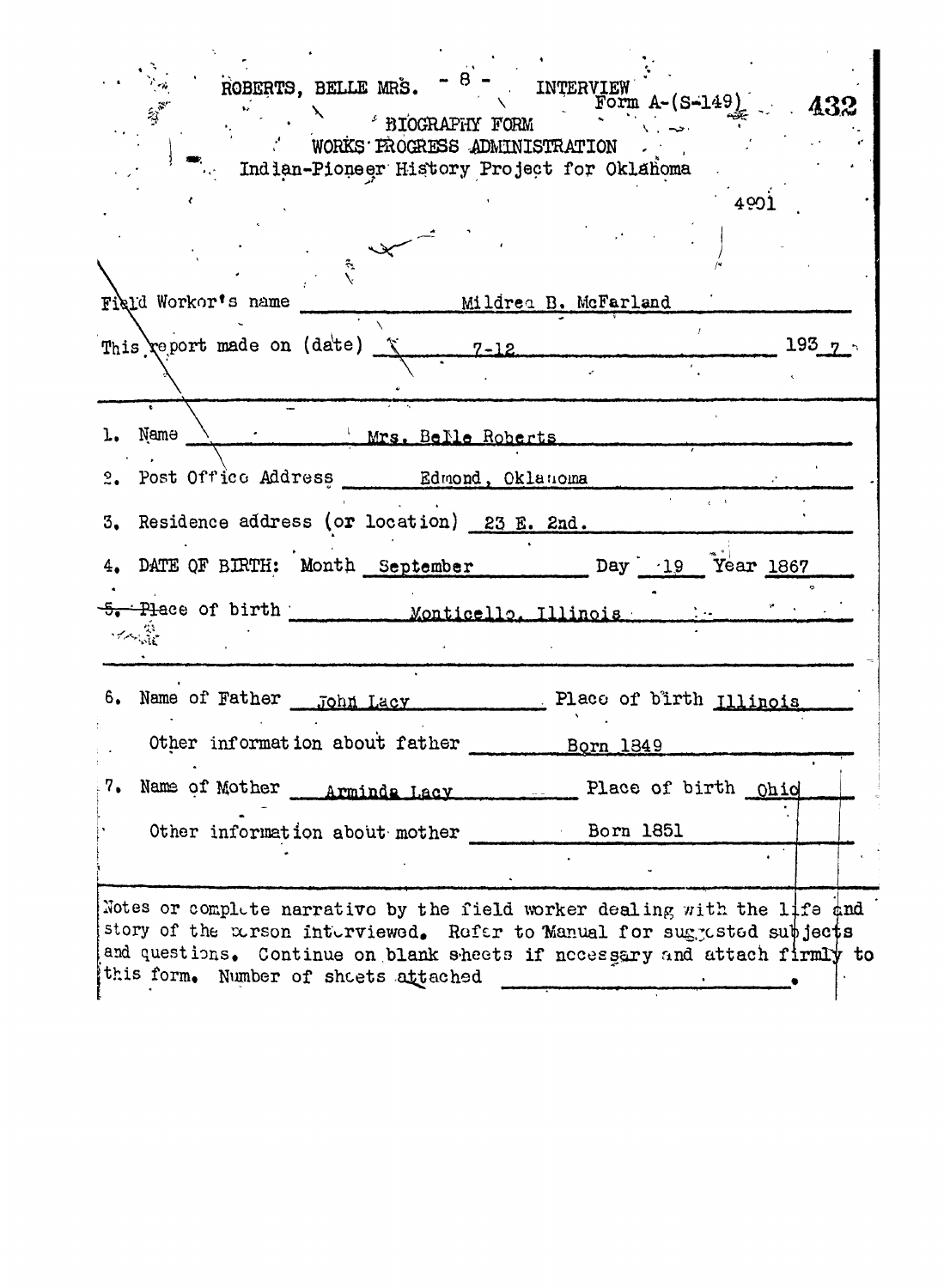ROBERTS, BELLE MRS.  $\therefore$  INTERVIEW  $\cdot$  , 4901 Interview with Mrs. Belle Hoberts *f* ,Edmond, Oklahoma *'''.% .*

433

In the year 1890, ay husband and I drove to Oklahoma in a covered wagon from southern Iowa.' We lived with my brother-in-law on John's Jreek, seven and one half miles southeast of El Reno. We were there about a year before we bought jur own farm about six and one half miles from El Reno. ' *Vx.* -oberts made the run on the Cherokee strip on horseback, but did not get anything as the place was so crowded^.

There was, a tribe of Indians close to us at Fort Reno. They were very friendly with us, but not, so friend- $\cdot$ ly<sub>o</sub>with our neighbors. One night, a neighbor came running to us, shouting "Run to the big school house, for the Indians have broken out!" Ly husband would not go, for he said we had nothing to fear from the Indians. Pecause he was not afraiq,  $^-$  / I-wasn't-either. However he gathered a for of stones and bifed them inside the door and formed? . For a set of the set of the set of the set of the set of the set of the set of the set of the set of the set of the set of the set of the set of the set of the set of the set of the set of the set of the set of the set our two guns. The then went to bed, but the Indians nevermolested us.

One even.LnKf late, about twelv- Indian men and women came to our door and asked permission to sleep in our yard. They were on their way to visit another tribe. The were all paint**f**

molested us.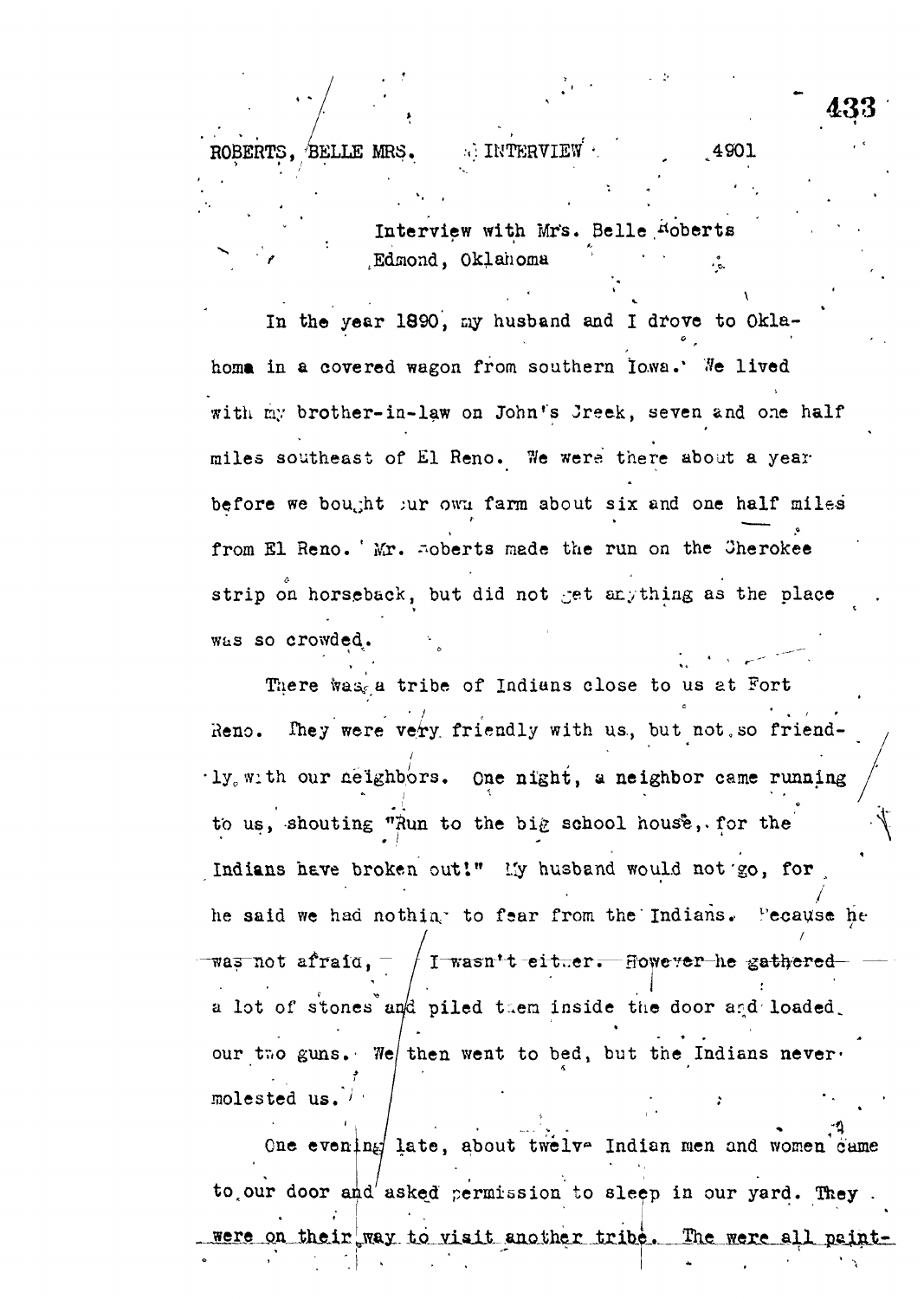4901 ROBERTS, BELLE MRS. INTERVIEW

ed up and aad on bright blankets, moccasins and had their hair in long braids. Some were on horseback and others were driving spring wagons. Of course, we told them to go anead and make their camp anywhere they pleased. During the night a terrible storm came up and they all came crowding to the door. We let them sleep on the floor. We ouly had 'one big room. In. Abberts was afraid to go to bed, so he sat up by the fire all the rest of the night with his gun close by. The next morning I prepared breakfast for them. It se med to please the mery much. when they were ready to je the leader handed me a large piece of cloth to make my buby a dress. It was gaudy and loud. It was bright green with black stripes. I took it of course so as not to offend these Indians, but I never made it up. Cur mai; foods in those days were bacon, cornbread and sorthum molasses.

We didn't have a cow and no one else did, close to us. We were always used to lots of butter and milk back in lows. My mothen would send me six or seven pounds of butter through, the mail every ronth. Of course, she